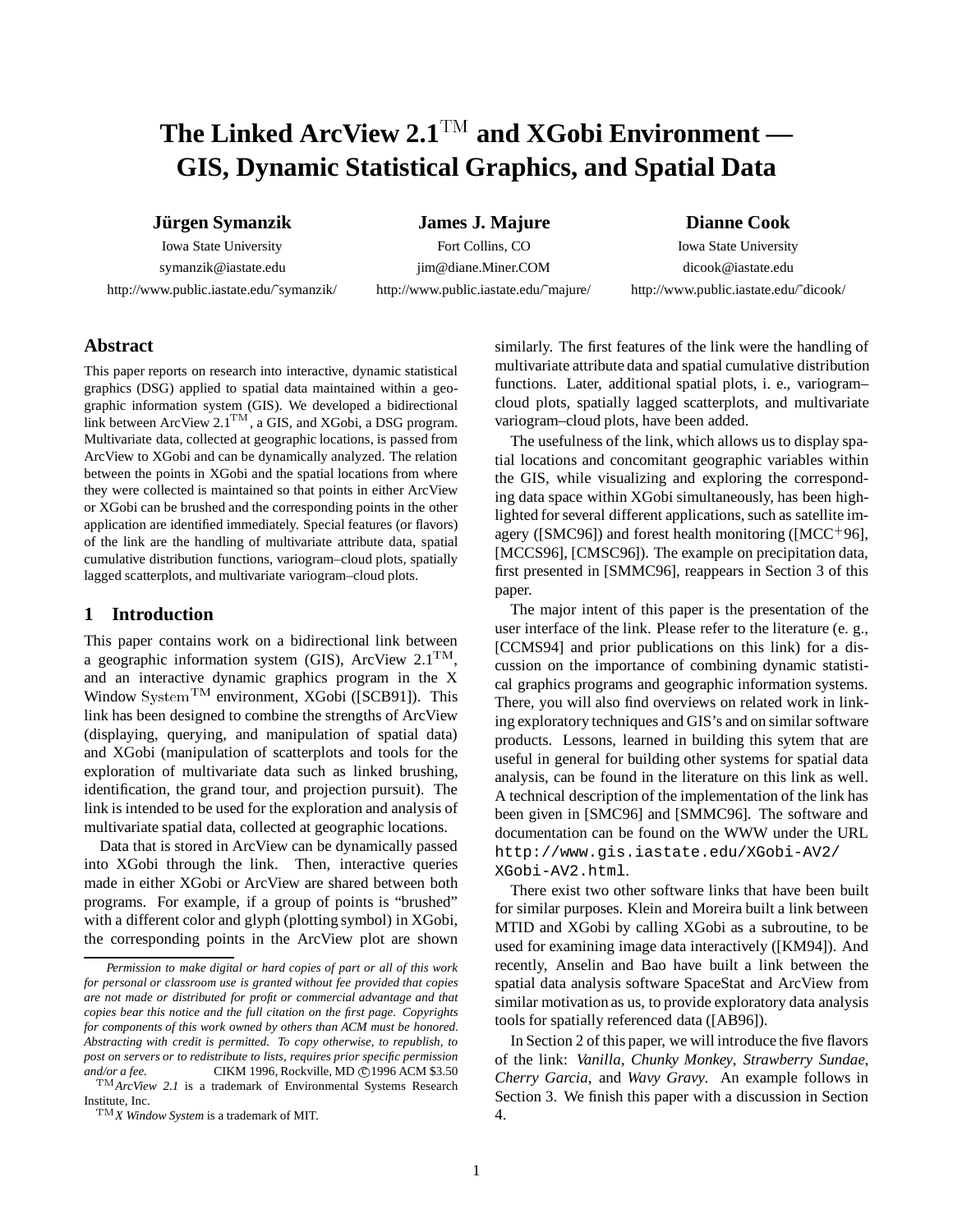

Figure 1: The *View* Document GUI for the *Vanilla*, *Strawberry Sundae*, *Cherry Garcia*, and *Wavy Gravy* Version of the Link. The *Menu Bar* contains additional pulldown menus that allow the color/glyph/size to be set. The *Button Bar* contains three additional buttons: 1) a green diamond that initiates the link; 2) a red diamond that terminates the link; and 3) a copy object icon that clones the XGobi window. The *Tool Bar* contains an additional brush tool that allows points to be brushed in ArcView.

# **2 The Flavors of the Link**

The link has five special features (or flavors as we call them). The first flavor, *Vanilla* (or the multivariate link), passes the (multivariate) data associated with each spatial location into XGobi where it can be analyzed. The second flavor, *Chunky Monkey* (or the CDF link), asks the data analyst to indicate one (or two) attributes and then calculates and displays the (univariate or bivariate) empirical spatial cumulative distribution function (CDF) of the related data. It is possible that multiple regions (up to 10) can be specified for CDF prediction and display by interactively drawing a polygon on the screen. The color of the polygon is used to identify the CDF for that region The third flavor, *Strawberry Sundae* (or the variogram–cloud link), calculates and displays variogram–cloud plots. These plots can be interactively explored, for example for spatial dependence of the data set. The fourth flavor, *Cherry Garcia* (or the lagged–scatterplot link), creates and displays dynamic lagged scatterplots. This is another approach for the initial exploration of spatial dependence in the data set. The fifth flavor, *Wavy Gravy* (or the multivariate variogram–cloud link), calculates and displays a special type of variogram–cloud plots. These plots can be used to look for asymmetric, multivariate spatial dependence. Linked brushing is available for all flavors.

These flavors of the link make the combination of Arc-View and XGobi a powerful tool for the exploration of spatially referenced data. In each of the following subsections we will describe the particular features of one flavor.

## **2.1 Using the** *Vanilla* **Flavor of the Link (The Multivariate Link)**

The *Vanilla* flavor of the link allows the data analyst to pass (multivariate) spatial data (associated with a point theme in ArcView) into XGobi where it can be explored. ArcView's graphical user interface (GUI) for this version of the link contains several additions to the *View* document GUI (Figure 1). The *Menu Bar*, the *Button Bar*, and the *Tool Bar* have been modified.

**Initiating the Link** The green diamond button on the *Button Bar* is pressed to initiate the link. Before the link can be initiated, a point theme must be made the only active theme. A label point theme can also be used to analyze polygon data. Active theme entries in the *View Table–of–Contents* have a raised appearance. When the link is initiated, all of the visible, numeric fields in the attribute table of the active point theme are passed into XGobi and the XGobi window is initiated. You can control how much data is passed into XGobi by setting the visible fields in the *Table Properties* dialogue. When initiated, the user will be prompted to specify a field that will be used as row labels in XGobi. This is the field that will be used in the XGobi *Identify* panel, and typically is some sort of an identifier.

- **Brushing in XGobi** Once initiated, any color/glyph/size brushing conducted in the XGobi window will be automatically passed to ArcView, which brushes corresponding points. Both transient and persistent brushing are allowed. Points can also be erased using XGobi erase brushing.
- **Brushing in ArcView** Brushing in ArcView is done using the *Brush Tool* on the *Tool Bar* (Figure 1). When this is the active tool, the user can define a polygon on the *View Display*. Any points within the user defined polygon are *persistently* brushed in the current color/glyph/size and this brushing information is passed to XGobi, which brushes corresponding points. The current color/glyph/size are set using the *Color/Glyph/Size* pull down menus.
- **Cloning the XGobi Window** The XGobi window can be cloned (by pressing the *Copy* icon on the *Button Bar* or from within XGobi) for additional flexibility in the analysis process. Any cloned XGobi windows communicate with the initial XGobi window via the normal XGobi X event based communication mechanism ([SMC96]). The original XGobi window also continues to communicate with ArcView. Thus, brushing in any of the XGobi windows or the ArcView window will automatically be passed to all of the other windows.
- **Terminating the Link** The link is terminated by pressing the red diamond button on the *Button Bar*. This terminates the initial XGobi window. Any cloned XGobi windows must be exited separately.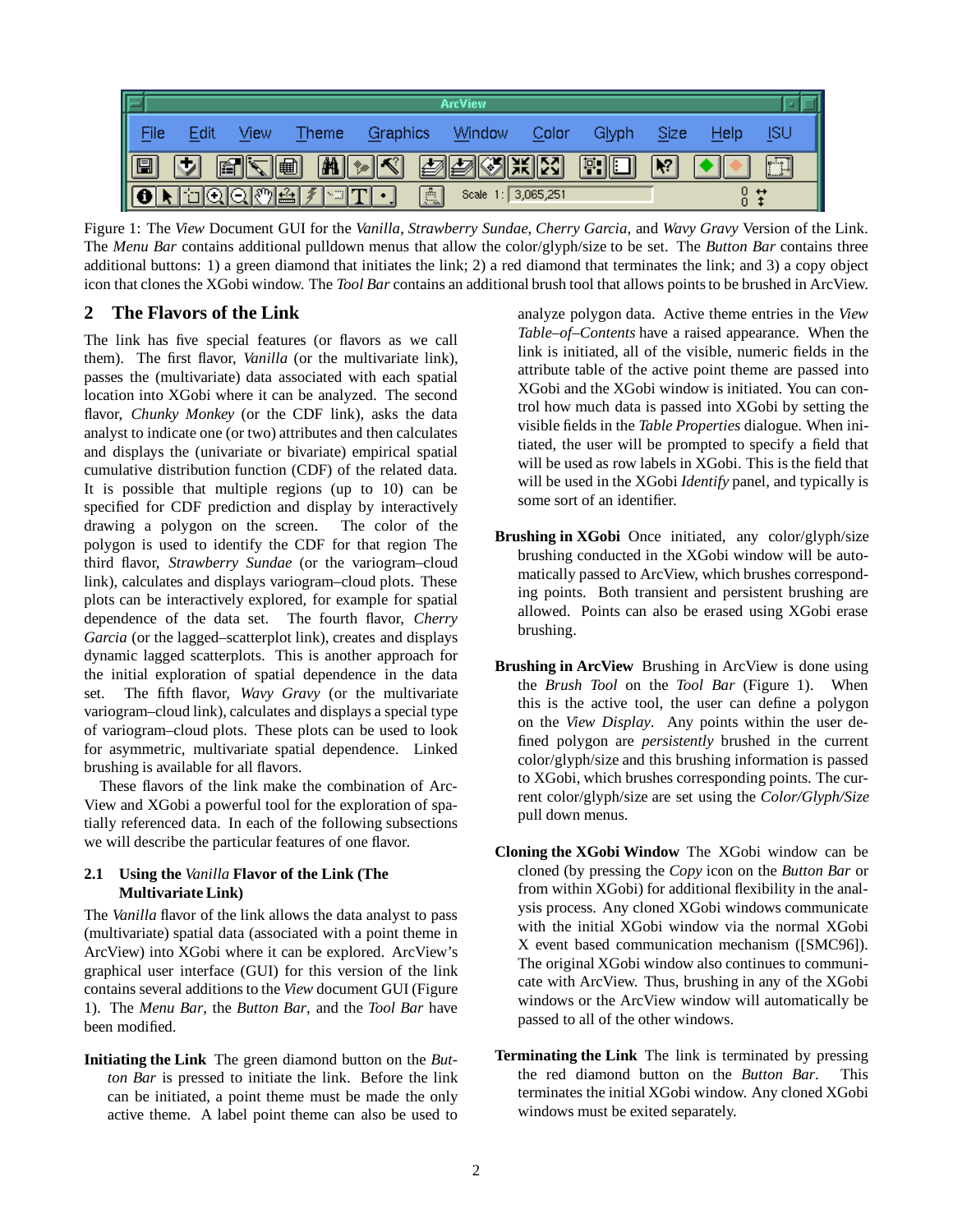

Figure 2: The *View* Document GUI for the *Chunky Monkey* Version of the Link. The *Button Bar* contains three additional buttons: 1) a green diamond that initiates the link; 2) a red diamond that terminates the link; and 3) a "U" icon that updates the CDF plots after region definitions have been changed. The *Tool Bar* contains two additional tools: 1) a region definition tool that allows regions to be defined for which CDFs will be calculated; and 2) a brush tool that allows transient brushing in ArcView.

### **2.2 Using the** *Chunky Monkey* **Version of the Link (The CDF Link)**

The *Chunky Monkey* flavor of the link allows the data analyst to display and explore up to 10 regional univariate or bivariate empirical spatial CDFs at the same time. The GUI for this version of the link contains several additions to the *View* document GUI (Figure 2). The *Button Bar* and the *Tool Bar* have been modified.

- **Initiating the Link** The green diamond button on the *Button Bar* is pressed to initiate the link. Before the link can be initiated a point theme must be made the only active theme. A label point theme can also be used to analyze polygon data. When the link is initiated, the user is prompted to choose either univariate or bivariate CDFs and then to enter the appropriate number of fields from the attribute table of the active point theme for which CDFs will be calculated. The data from this field are passed into XGobi where the empirical CDF is calculated and displayed. Initially, the CDF is calculated for the entire region defined by the active point theme.
- **Defining Regions for CDF Calculation** After initiating the link, spatial regions can be interactively defined for which CDFs will be displayed. When the *Define Regions* tool is active, user–defined polygons can be entered on the *View Display*. As each polygon is entered, it is given a color (automatically) and the CDF for the defined region is displayed in the XGobi window using the same color. Currently, up to 10 regions can be defined. Region polygons can be deleted or modified (see *Updating Regions* below) using ArcView's object manipulation tools.
- **Updating Regions** Spatial regions can be modified using ArcView's object manipulation tools. After a region has been modified, however, the *Update Region* button must be pressed in order for the change to be reflected in the CDF view.
- **Brushing in XGobi** Once the link is initiated, the CDFs in the XGobi window can be brushed with different glyphs. No color brushing is allowed (because colors are used to identify regions) and only transient brushing is allowed.

When brushed, the corresponding points in ArcView are brushed using the specified glyph.

- **Brushing in ArcView** Locations in ArcView can be brushed to see where they are in the CDF plots. This is done by using the *Brush Tool* to define a polygon. The points in the CDF plots are given a larger glyph. The points in ArcView are not changed.
- **Terminating the Link** The link is terminated by pressing the red diamond button on the *Button Bar*. This terminates the initial XGobi window.

## **2.3 Using the** *Strawberry Sundae* **Flavor of the Link (The Variogram–Cloud Link)**

The *Strawberry Sundae* flavor of the link allows the data analyst to display and explore variogram–cloud plots. This type of plots is used to look for spatial outliers and to explore the spatial dependence in a data set ([HBC<sup>+</sup> 91], [BH92]). In this flavor, only those points of all possible pairs of sampling locations are displayed in XGobi where the distance between locations is smaller than a user–defined cutoff distance. Among other variables and plots that can be displayed with this flavor, it is intended for variogram–cloud plots. These are plots where, for each pair of locations, the square–root of the absolute difference between attribute values at the locations versus the euclidean distance between the locations is plotted in XGobi. In data sets that exhibit a strong spatial dependence, the variance in the attribute differences will increase when the distance between locations increases. Therefore, large attribute differences for locations that are near to one another might indicate a spatial outlier. This can happen even though the values at both locations seem to be reasonable when the data set is examined non–spatially.

Because each point in the XGobi window corresponds to a pair of sampling locations in ArcView, we had to modify the brushing environment slightly in comparision to the two flavors described earlier. For each point brushed in XGobi, a line of the same color is drawn between the corresponding pair of sampling locations in ArcView. Because each sampling location can be included in up to  $n$  points being displayed in XGobi, brushing a location in ArcView causes two things to occur: First, all corresponding points in XGobi are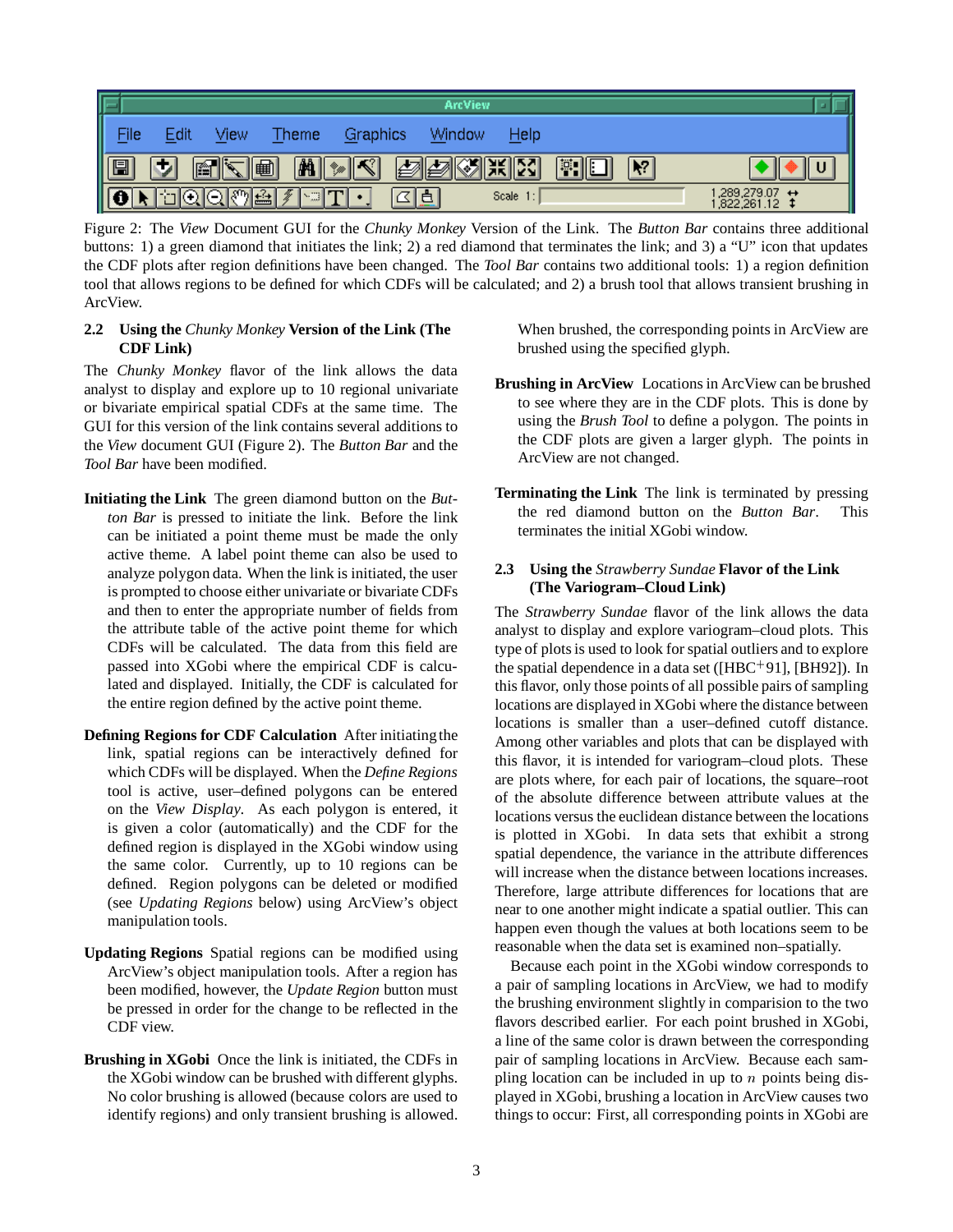brushed. Second, lines are drawn in the ArcView window between the brushed location and all other locations with which it is paired.

#### **Calculated XGobi Variables**

When initiated, this link calculates and passes  $p^2 + 5$ variables into XGobi, where  $p$  is the number of visible, numeric fields in the attribute table of the active point theme. The visible fields can be changed in the *Table Properties* dialogue. The following variables are calculated:

- **A** : The angle between each pair of points, measured in degrees from the  $X$  axis. This variable is used to brush various angle classes and, thus, investigate anisotropic variation.
- **sinA** : The sine of the angle given in **A**. This can be plotted versus **cosA** (below) in an X–Y plot for angle–class brushing. This allows continuous brushing on the angle class.
- **cosA** : The cosine of the angle given in **A**. This can be plotted versus **sinA** (above) in an X–Y plot for angle– class brushing. This allows continuous brushing on the angle class.
- **d** : The euclidean distance between the spatial location of each pair of points, measured in the units in which the points are stored in ArcView.
- **g\_lm** : (read gamma sub  $l, m$ ) where  $l, m = 1, \ldots, p$ , calculated as:

$$
\gamma_{lm} = | Z_l(s_i) - Z_m(s_j) |^{1/2},
$$

where  $Z_l(s_i)$  [ $Z_m(s_j)$ ] is the observed value of attribute l [m] at sampling location  $s_i$  [ $s_j$ ] for  $i$  [ $j$ ] = 1, ..., n. There are  $p^2$  of these variables.

**D** : The euclidean distance, in  $p$ -dimensional space, between the attribute vectors at each pair of points:

$$
D = || \mathbf{Z}(s_i) - \mathbf{Z}(s_j) ||,
$$

where  $\mathbf{Z}(s_i)$  [ $\mathbf{Z}(s_j)$ ] is the *p*-dimensional vector of observed attribute values at sampling location  $s_i$  [ $s_j$ ] for  $i [j] = 1, \ldots, n.$ 

There are several **notes** and **cautions** about these variables:

- The number of visible fields,  $p$ , should be kept to a minimum because the number of calculated variables increases as  $p^2$ , which can consume much of your computer's memory.
- Only include relevant fields. **All** visible, numeric fields will be included as one of the  $p$  fields at each location. This includes things such as numeric location identifiers, x and y coordinate locations, etc. Any extraneous variables will cause the calculated **D** variable to be uninterpretable.

 The**A** variable is given a negative value for two special cases: 1) when a point is paired with itself (the value given in this case is -90); and 2) when a pair of different points share the same (exact) spatial location (the value given in this case is -45). The negative values for these cases make brushing easy. The values for these special cases in the **sinA** and **cosA** variables are such that they are plotted inside the circle in the plot of **cosA** vs. **sinA**.

#### **GUI**

The GUI for this version of the link is identical to the GUI for the *Vanilla* flavor of the link (Figure 1). However, its functionality is slightly different.

- **Initiating the Link** The green diamond button on the *Button Bar* is pressed to initiate the link. Before the link can be initiated a point theme must be made the only active theme. A label point theme can also be used to analyze polygon data. Active theme entries in the *View Table–of–Contents* have a raised appearance. When the link is initiated, the user will be prompted for the maximum distance between pairs of points. Only pairs of points that are less than or equal to this distance apart from one another will be passed into XGobi. This allows the amount of the data being passed into XGobi to be reduced dramatically if the scale of spatial dependence is dramatically smaller than the area being analyzed. This can help both the speed of beginning the link as well as the interpretation of the graphics.
- **Brushing in XGobi** Once initiated, any color/glyph/size brushing conducted in the XGobi window will be automatically passed to ArcView. For each point that is brushed in XGobi, a line is drawn between the corresponding pair of sampling locations in ArcView. The color of the line corresponds to the current XGobi brush color.
- **Brushing in ArcView** Brushing in ArcView is done using the *Brush Tool* on the *Tool Bar* (Figure 1). When this is the active tool, the user can define a polygon on the *View Display*. Because each sampling location can be included in up to  $n$  points being displayed in XGobi, brushing a location in ArcView causes two things to occur: 1) all corresponding points in XGobi are brushed with the current color/glyph/size (set in pulldown menus); and 2) lines are drawn in the ArcView window between the brushed location and all other locations with which it is paired.
- **Unbrushing** In order to remove the lines that have been displayed in the ArcView window as a result of brushing, simply brush all affected points using the default color, i. e., the color that was used when the link was started. The sampling locations in the ArcView window will always remain this color; only the lines between locations will be given colors corresponding to the brush color.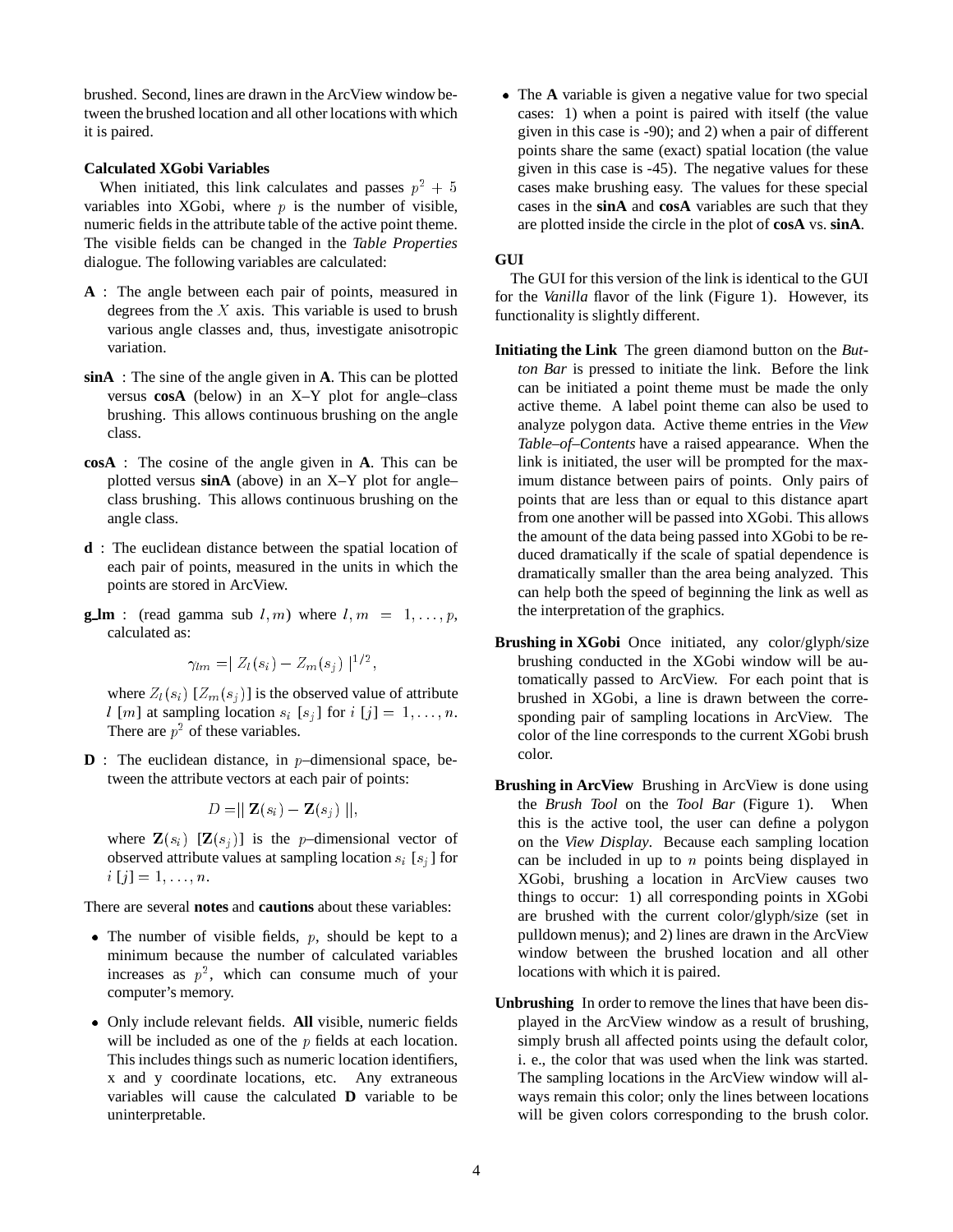This unbrushing can be done in either the ArcView or the XGobi window.

- **Cloning the XGobi Window** The XGobi window can be cloned (by pressing the *Copy* icon on the *Button Bar* or from within XGobi) for additional flexibility in the analysis process. Any cloned XGobi windows communicate with the initial XGobi window via the normal XGobi X event based communication mechanism ([SMC96]). The original XGobi window also continues to communicate with ArcView. Thus, brushing in any of the XGobi windows or the ArcView window will automatically be passed to all of the other windows. **Note**: This is especially useful for brushing on the angle variable, **A**. If you do this, however, we recommend that you use the initial XGobi window to display and brush the **A** variable and the cloned XGobi to display the variogram–cloud plot.
- **Terminating the Link** The link is terminated by pressing the red diamond button on the *Button Bar*. This terminates the initial XGobi window. Any cloned XGobi windows must be exited separately.

#### **2.4 Using the** *Cherry Garcia* **Flavor of the Link (The Lagged–Scatterplot Link)**

The *Cherry Garcia* flavor of the link allows the data analyst to display and explore dynamic, spatially lagged scatterplots. These are a useful tool for the initial exploration of spatial dependence in a data set ([Cre84], [RMJF92]). In this flavor, the points displayed in XGobi represent all possible pairs of sampling locations up to a given cutoff distance. For each pair of locations, XGobi plots the following points:

$$
(Z_l(s_i), Z_m(s_j)),
$$

where  $Z_i(s_i)$  represents variable l at sampling location  $s_i$ , and  $Z_m(s_i)$  represents variable m at sampling location  $s_i$ .

If there exists strong spatial dependence in a data set, then the points in the lagged scatterplot that originate at sampling locations near to one another will be close to the line  $y = x$ . The dispersion about this line will increase with an increasing distance between sampling locations.

When we use the term "dynamic, spatially lagged scatterplot", we actually mean that the previously described variation can be explored by displaying the distance variable, **d**, in a separate (cloned) XGobi window and then dynamically brushing through the distance point cloud. The brushing behavior for this flavor of the link is identical to the brushing behavior of the *Strawberry Sundae* flavor.

#### **Calculated XGobi Variables**

When initiated, this link starts XGobi with  $2p + 4$ variables, where  $p$  is the number of visible, numeric fields in the attribute table of the active point theme. The visible fields can be changed in the *Table Properties* dialogue. The following variables are calculated:

**A**, **sinA**, **cosA**, and **d** are calculated as for the *Strawberry Sundae* flavor of the link.

- **var i** : The variable named **var** at location  $s_i$ . This is  $Z_i(s_i)$ in the formula for the lagged scatterplot. When plotted against **var j**, a lagged scatterplot is formed. There are <sup>p</sup> of these variables.
- **var j** : The variable named **var** at location  $s_i$ . This is  $Z_m(s_i)$  in the formula for the lagged scatterplot. When plotted against **var i**, a lagged scatterplot is formed. There are  $p$  of these variables.

There are the same **notes** and **cautions** about these variables as for the *Strawberry Sundae* flavor of the link, except that the number of included variables increases as  $2p$ (and not as  $p^2$  as for the *Strawberry Sundae* flavor) and no **D** is calculated. Everything that has been said about the GUI for the *Strawberry Sundae* flavor of the link also holds for the *Cherry Garcia* flavor of the link.

#### **2.5 Using the** *Wavy Gravy* **Flavor of the Link (The Multivariate Variogram–Cloud Link)**

The *Wavy Gravy* flavor of the link allows the data analyst to display and explore asymmetric, multivariate spatial dependence of the data set. A complete description is beyond the scope of this paper (see [MC96] for details).

This flavor of the link is very similar to the variogram– cloud link. However, because we are focusing on the exploration of asymmetric, multivariate spatial dependence, the two variables  $g_{ij}$  and  $g_{ji}$  (from the variogram–cloud link) are combined into one variable,  $g_{ij}$ , in this flavor of the link. When this new variable,  $g_{ij}$ , is plotted against the distance, **d**, this is equivalent to plotting  $g_{ij}$  and  $g_{ji}$  end–to–end, that is, the horizontal axis for the plot  $g_{ij}$  extends to the right and the horizontal axis for the plot  $g_{ii}$  extends to the left. The resulting plot provides the data analyst with the full multivariate spatial structure in just one plot. Using this flavor of the link, it can be detected whether the structure in the plot is not symmetric about the origin, a feature often present in multivariate spatial data sets.

Note that when exploring multivariate data using the variogram–cloud link, the lagged–scatterplot link, or the multivariate variogram–cloud link, it is important to standardize the data (e.g., subtract the mean and divide by the standard deviation) to avoid spurious dependencies appearing that might be due simply to location and scale features. The brushing behavior for this flavor of the link is identical to the brushing behavior of the *Strawberry Sundae* flavor.

#### **Calculated XGobi Variables**

When initiated, this link calculates and passes  $\begin{pmatrix} p \\ q \end{pmatrix}$ .  $\binom{p}{2} + 5$ 

variables into XGobi, where  $p$  is the number of visible, numeric fields in the attribute table of the active point theme. The visible fields can be changed in the *Table Properties* dialogue. The following variables are calculated:

**A**, **d**, and **D** are calculated as for the *Strawberry Sundae* flavor of the link.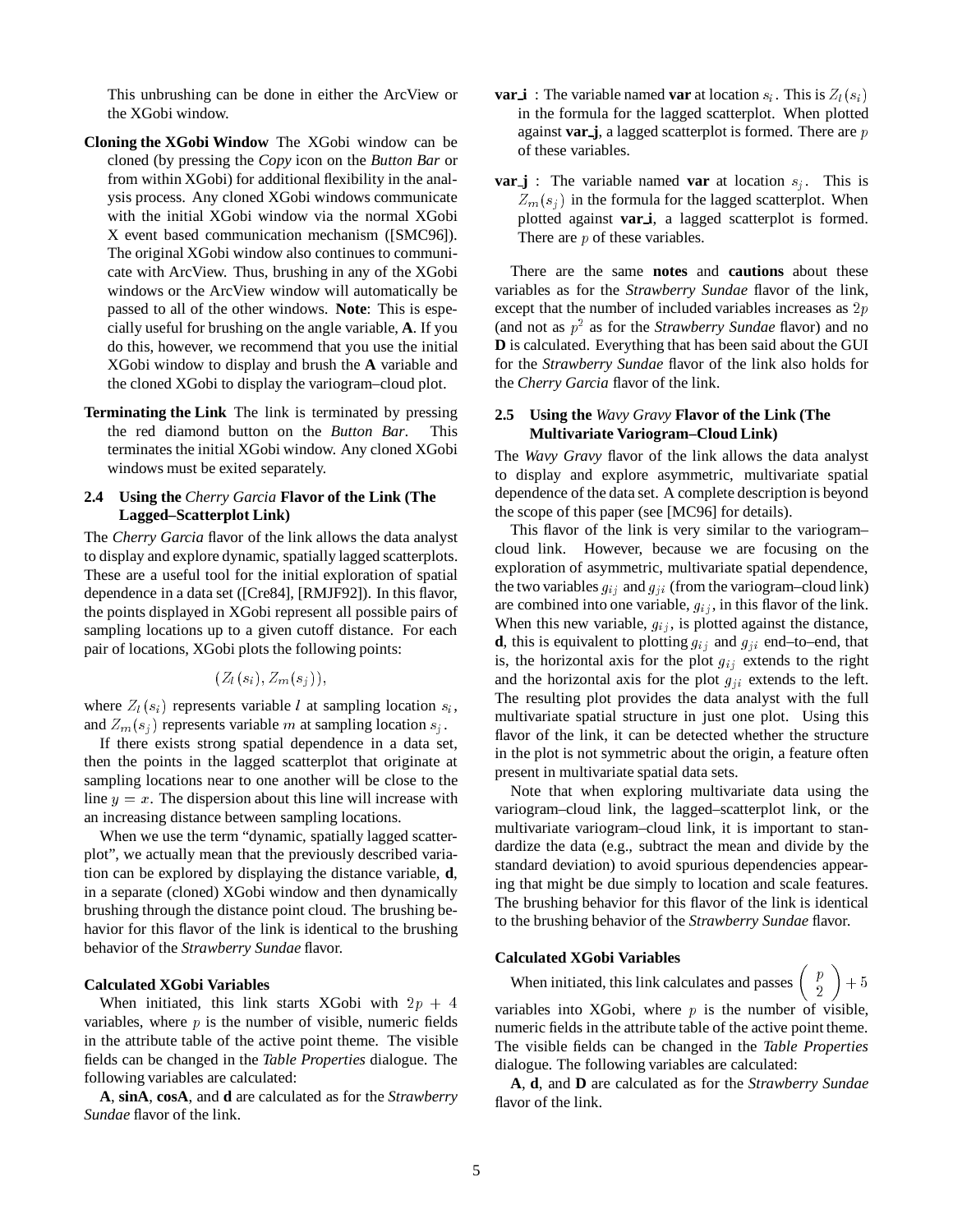

Figure 3: *Variogram–Cloud Plot (bottom left), Angle between Locations (bottom right), Map View of Sampling Sites in the Northeastern United States (top).*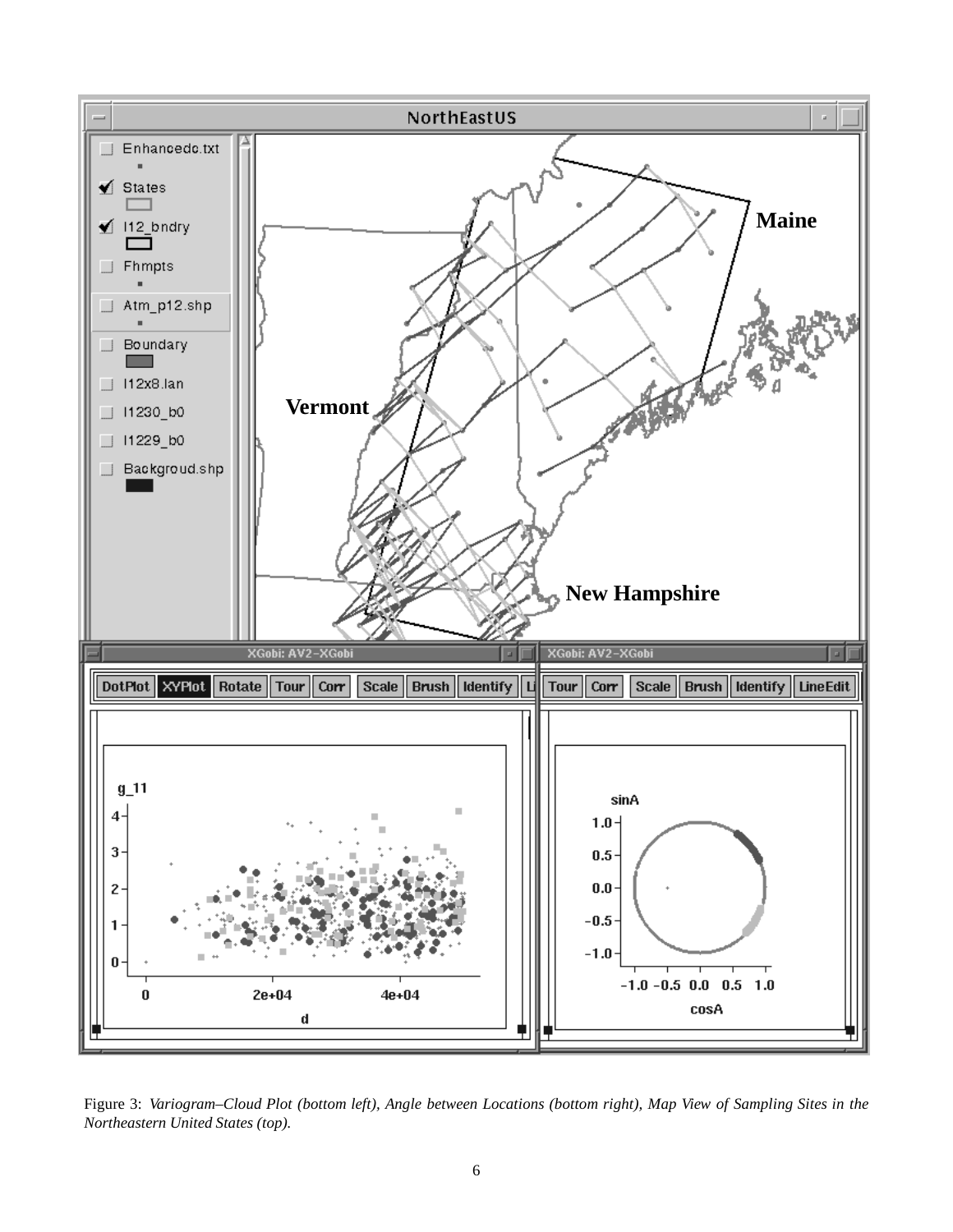- **sin2A** : The sine of two times the angle given in **A**. This can be plotted versus **cos2A** (below) in an X–Y plot for angle–class brushing. This allows continuous brushing on the angle class.
- **cos2A** : The cosine of two times the angle given in **A**. This can be plotted versus **sin2A** (above) in an X–Y plot for angle–class brushing. This allows continuous brushing on the angle class.
- **g\_lm** : (read gamma sub  $l, m$ ) where  $l = 1, \ldots, p$  and  $m = l, \ldots, p$ , calculated as:

$$
\gamma_{lm} = | Z_l(s_i) - Z_m(s_j) |^{1/2},
$$

where  $Z_l(s_i)$  [ $Z_m(s_j)$ ] is the observed value of attribute l [m] at sampling location  $s_i$  [ $s_j$ ] for  $i$  [j] = 1, ..., n. There are  $\begin{pmatrix} p \\ 2 \end{pmatrix}$  of these variables since we only consider pairs  $(l, m)$  where  $l \leq m$ . A plot of **g\_ml** versus distance **d** would be symmetric around the <sup>Y</sup> axis to a plot of **g\_lm** versus distance **d** where  $l \leq m$ .

There are the same **notes** and **cautions** about these variables as for the *Strawberry Sundae* flavor of the link,  $\sim$   $\sim$   $\sim$   $\sim$   $\sim$ except that the number of included variables increases as p $\binom{p}{2}$  (and not as  $p^2$  as for the *Strawberry Sundae* flavor),

but it still has the same asymptotic complexity. Everything that has been said about the GUI for the *Strawberry Sundae* flavor of the link also holds for the *Wavy Gravy* flavor of the link.

# **3 An Example**

In this example, a variogram–cloud has been plotted for precipitation values at precipitation sampling sites in the northeastern United States. This example first has been presented in [SMMC96].

In the ArcView–XGobi variogram–cloud link, the angle class can easily be changed using the linked brushing environment. In this way, data sets can be explored for anisotropic variation. Figure 3 displays a variogram–cloud plot, along with a plot of the sine vs. the cosine of the angle between locations, and a plot of the sampling locations. Two angle classes, corresponding to the NE–SW direction (dark filled circles) and the SE–NW direction (light filled squares), have been brushed. It seems that for any given distance, the average value for the SE–NW direction is higher than for the NE–SW direction. This is justified through the geography. The SE–NW direction represents sampling sites that are at different distances from the coast line while the NE–SW direction represents sampling sites that are at about the same distance from the coast line.

## **4 Discussion**

We have provided a descripton of the user interface for an environment for graphical exploration of spatial data. The variety of links in this environment make it possible to do fairly sophisticated graphical exploratory data analysis on spatially referenced data. Some of the plotting types are familiar in spatial data analysis — variogram–cloud, lagged scatterplot, spatial CDF — and some are relatively new multivariate variogram–cloud.

Advances for data analysis in this environment over a static plotting environment are provided in the approaches to interacting with the different types of plots. Instead of fixing a distance lag interval and then computing the lagged scatterplot, it is possible to change interactively the size of the lag using a different brush size, and move the brush to examine interactively how the dependence varies with distance. This saves deciding lags, a priori, and plotting many different pictures to lay out on a table for perusal. It is also possible to select several angle classes with a brush and examine the variogram–clouds for the different angle classes.

A significant portion of the research time was spent on learning, understanding and developing the interprocess communication code that facilitates the link between the two software packages. Now that this is fully developed, it is possible to build in and experiment with new types of links and plot types fairly quickly. One direction of future links is to extend the system in a third direction, i. e., statistical analysis software packages like S ([BCW88]) and XploRe ([HKT95]).

## **Acknowledgements**

Research related to this article was supported by an EPA grant under cooperative agreement # CR822919. The article has not been subjected to the review of the EPA and thus does not necessarily reflect the view of the agency and no official endorsement should be inferred. The authors wish to thank Noel Cressie, Mark Kaiser, and Soumendra Lahiri for their valuable contributions and comments as this research was developing.

# **References**

- [AB96] L. Anselin and S. Bao. Exploratory Spatial Data Analysis Linking SpaceStat and ArcView. Technical Report 9618, West Virginia University, Morgantown, WV, 1996.
- [BCW88] R. Becker, J. Chambers, and A. Wilks. *The New S Language - A Programming Environment for Data Analysis and Graphics*. Wadsworth and Brooks/Cole, Pacific Grove, CA, 1988.
- [BH92] R. Bradley and J. Haslett. Interactive Graphics for the Exploratory Analysis of Spatial Data — The Interactive Variogram Cloud. In P. A. Dowd and J. J. Royer, editors, *2nd CODATA Conference on Geomathematics and Geostatistics, Sci. de la Terre, Ser. Inf.*, volume 31, pages 373–386, Nancy, 1992.